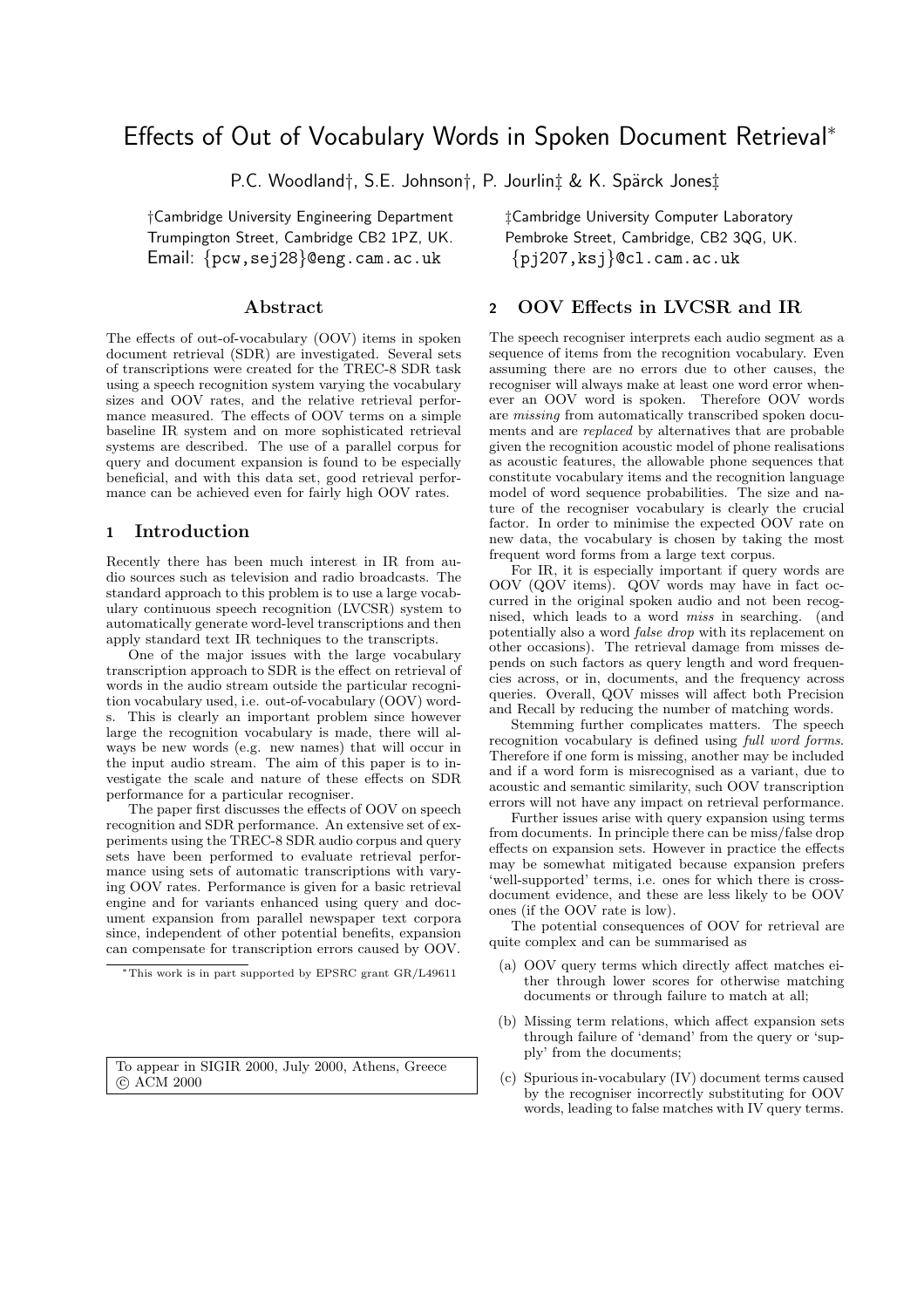# 3 Speech Transcriptions

The TREC-8 audio contains 500 hours of US broadcast news data that was recorded between February and June 1998. We processed this data to automatically detect and remove commercials [2]. Transcription used a simplified version of the HTK broadcast news system which corresponds to the "first-pass" recognition system described in [2]. The system automatically segments the audio into acoustically homogeneous chunks for transcription. The speech recogniser uses cross-word context-dependent hidden Markov models and a 4-gram language model trained on broadcast news data.

To investigate OOV effects, five different sized recognition vocabularies were constructed. Starting from a 55k word vocabulary the size was successively halved so that the smallest vocabulary tested contained only 3k words, at each stage retaining the most frequently occurring words. For each vocabulary size, the entire 500 hours of TREC-8 data transcribed. The system runs in 2.5-3x real time and hence computing the 5 complete sets of TREC-8 transcriptions took 10 CPU-months.

#### 3.1 Closed Caption Transcriptions

Manually generated closed-caption transcriptions (cc) were provided by NIST for the full 500 hours of test data.[1] After text-normalisation, these transcriptions had a word error rate of 8.8% and hence offer a reasonable approximation to an accurately transcribed document collection for use as a reference is assessing SDR performance.

#### 3.2 Transcription Quality

A high quality manual transcription of a 10 hour subset of the TREC-8 SDR corpus [1] was used to determine the error rates of the recogniser. The word error rate (WER); out of vocabulary word rate (OOVW); query out of vocabulary word rate (QOVW) for the 684 original query words; and size of wordlist are given in Table 1.

| ΙD          | Words<br># | WER  | OOVW |      |
|-------------|------------|------|------|------|
| 3k          | 3.413      | 43.9 | 14.1 | 14.6 |
| 7k          | 6,819      | 35.4 | 8.4  | 8.5  |
| 14k         | 13,638     | 29.8 | 4.3  | 3.2  |
| 27k         | 27,279     | 27.3 | 2.0  | 1.3  |
| 55k         | 54,746     | 26.5 | 1.0  | 0.2  |
| $_{\rm cc}$ |            | 8.8  |      |      |

Table 1: Transcription quality vs vocabulary size

# 4 IR Strategies

The experiments reported in this paper try to capture some of the effects of OOV words on retrieval performance without analyzing in detail the different problems caused by OOV words. The TREC-8 SDR test collection[1] used for the experiments consists of 21,754 spoken documents and 49 written queries.

A parallel collection of newspaper text documents, consisting of 62,926 articles spanning the same epoch as the test audio collection, was also used for some of the experiments with query and document expansion. This parallel collection was larger and thought to be more reliable than the automatically transcribed test collection.

## 4.1 Baseline System

The documents were first stopped and stemmed in the standard way. To remove further complications, no phrase information was used during indexing. The number of terms in the (stopped/stemmed) recognition vocabulary; the story-averaged term error rate (STER) [2] and the OOV term rate on the 10 hour subset (OOVT); and the 323 terms of the 49 queries (QOVT) after pre-processing (stopping and stemming) are given in Table 2. The average number of different terms per query was 6.4 after pre-processing.

| ΙD          | $\#\mathrm{Terms}$ | <b>STER</b> | <b>OOVT</b> | QOVT |
|-------------|--------------------|-------------|-------------|------|
| 3k          | 2,142              | 68.8        | 22.3        | 21.4 |
| 7k          | 3,992              | 53.4        | 12.8        | 12.7 |
| 14k         | 7,777              | 41.4        | 6.5         | 5.9  |
| 27k         | 15,442             | 36.7        | 3.0         | 1.9  |
| 55k         | 30,811             | 35.1        | 1.6         | 0.0  |
| $_{\rm cc}$ |                    | 10.5        |             |      |

Table 2: 10hr subset term OOV and error rates

The baseline retrieval system, (BASE), uses Okapi-style combined weights (CW), exploiting term frequencies within and across the documents[4]. The Mean Average Precision (MAP) results for the different transcriptions are given in Table 3.

The results show that for relatively low WER and OOV rates, performance drops slightly with increasing error rate, but the fall off is much greater for the smaller vocabulary systems and higher OOV rate. The %OOV rate, WER and STER all show similar trends when just the vocabulary size is changed. Although STER would be the most appropriate measure to relate transcription quality to retrieval performance across different speech recognition engines which have varying word error rates for the same vocabulary size, for a single recogniser the OOV rate provides a similar function.

The following experiments explore ways of counteracting OOV effects in retrieval. We assume that misses are the major problem encountered and therefore consider potential ways of overcoming missing query terms and missing term relations.

## 4.2 Query Expansion

Query expansion could be used to attack the problem of missing query terms directly and missing term relations indirectly.

A strategy proven to work well in SDR [2] is blind relevance feedback (BRF) on the test collection. Although the expected benefit from this device may weaken as the quality of the test collection degrades, some missing term relations due to OOV effects might be recaptured using this technique. Here we consider explicitly *adding* new terms to the existing query Q, to form Q', not simply replacing one term set by another. Candidate expansion terms are defined by their offer weights OW, and the terms in Q' by their combined iterative weights CIW [4].

Table 3 gives the performance for BRF when adding 3 new terms drawn from the top 10 documents. It is difficult to disentangle the general effects of enlarging queries from any specifically anti-OOV effects; and BRF